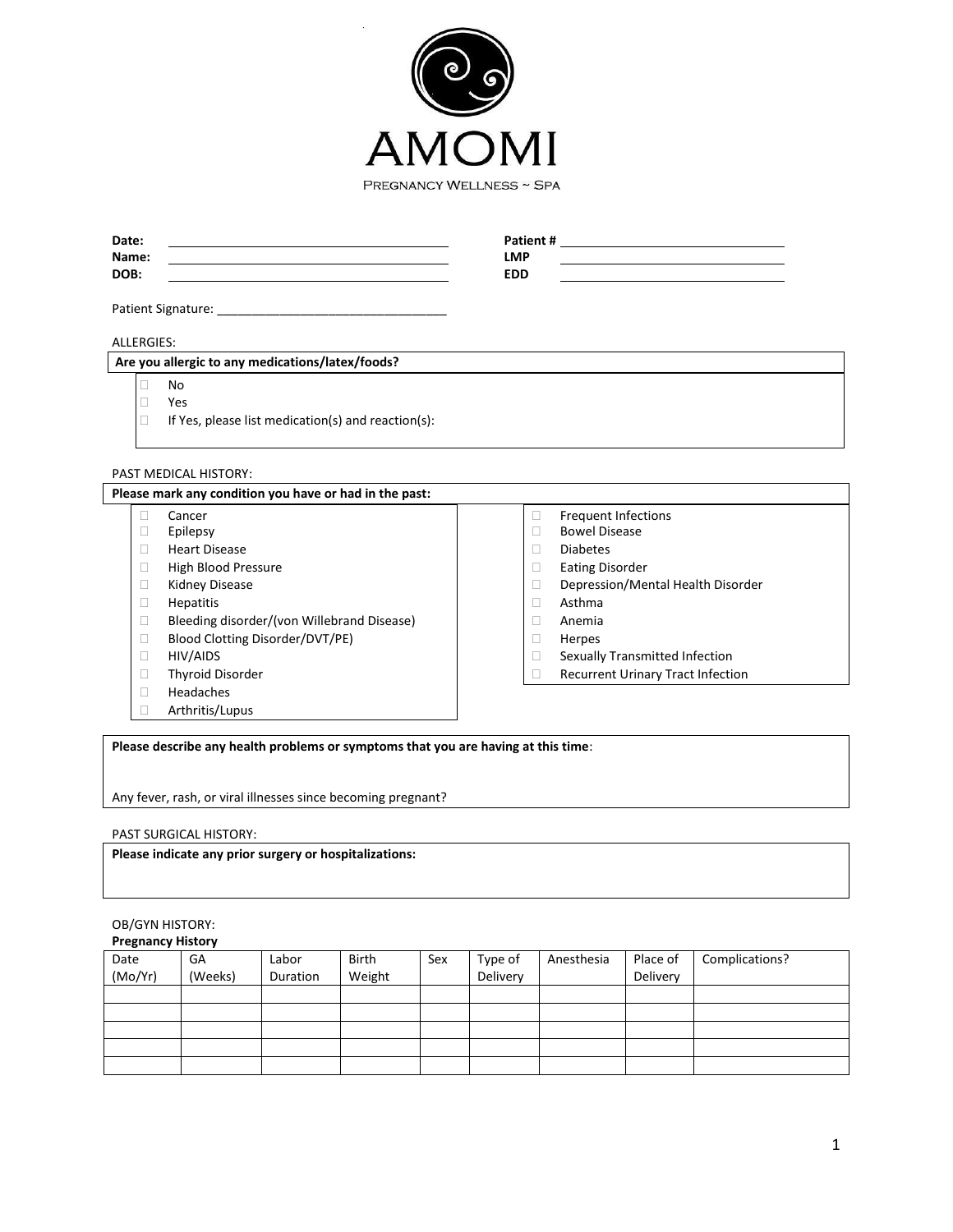## **GYN History**

## **When was your last pap test?**

#### **Have you ever had an abnormal pap test?**

No

Yes

 $\Box$  If yes, when and how were you treated?

## **Have you ever had a sexually transmitted infection?**

- No
- Yes

If yes, please indicate which infection:

- Chlamydia
- Gonorrhea
- Syphilis (Please describe treatment):
- **Herpes** (Last outbreak):

#### **Have you ever used an IUD?**

- No
- Yes
- If yes, when:
- Any problems?

# **Have you been treated for infertility?**

- No
- Yes
- $\Box$  If yes, please describe treatment(s):

## PSYCHOSOCIAL HISTORY

#### **Are you on a restricted diet?**

- No
- Yes
- $\Box$  If yes, please explain:

#### **Do you smoke cigarettes?**

- No
- Yes
- $\Box$  If yes, how many packs per day? Second-hand smoke?
- If recently quit, when?

# **Do you drink alcoholic beverages now, or before pregnancy?**

- No
- Yes
- $\Box$  If yes, how often/what types of drinks:

## **Please list any recreational drugs used since your last period:** (e.g. marijuana, cocaine, others)

**List any medications taken since your last period:** (Prescriptions, over-the-counter medicines, vitamins, herbs, or supplements)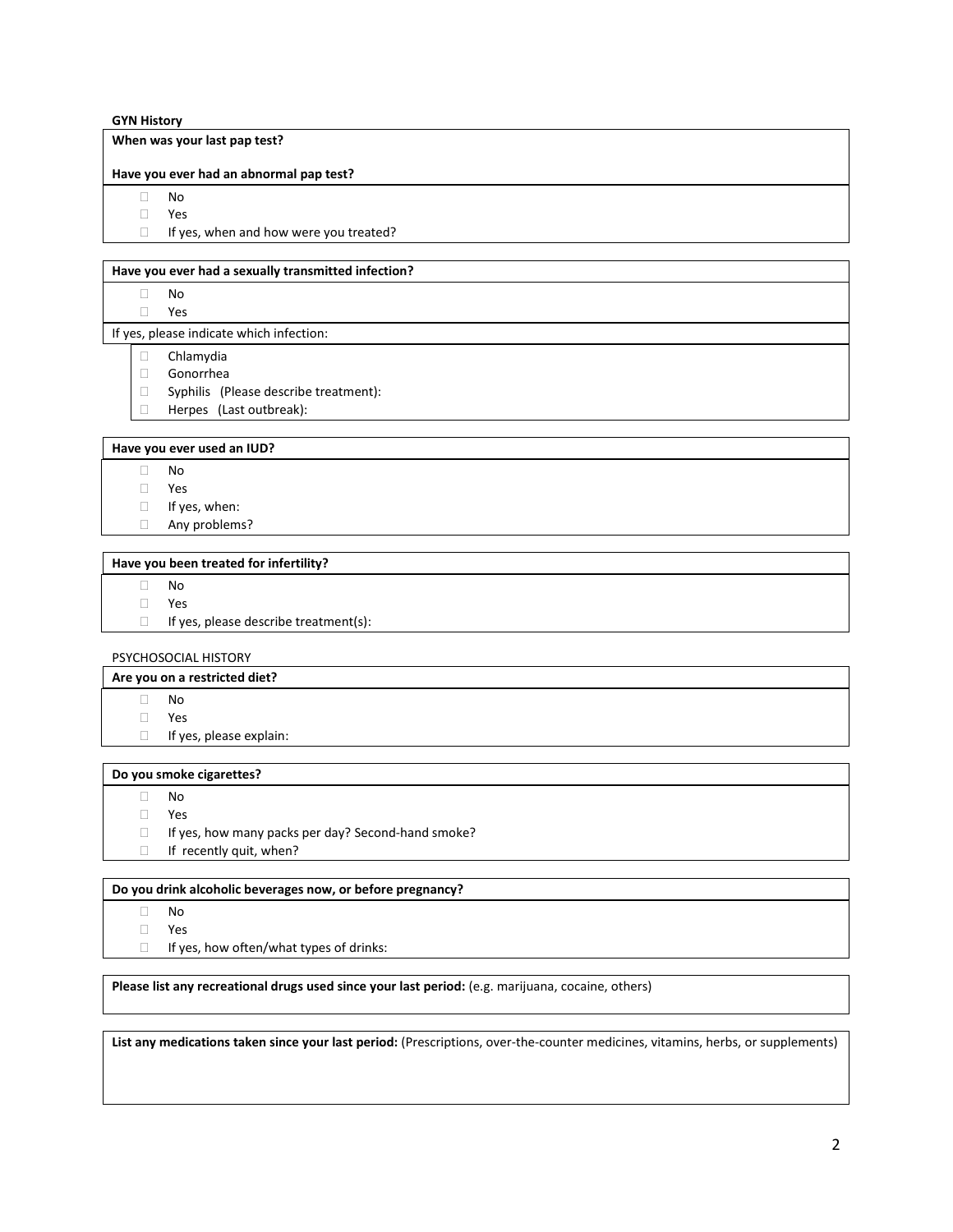#### **Are you ever exposed to chemicals or radiation (X-rays)?**

No

Yes

If yes, please describe:

**Do you have religious objections to any form of medical treatment**? (E.g. refusal of blood transfusion, others)

No

Yes

If yes, please describe:

## PERSONAL STRESS

Do you have any problems that might prevent you from keeping appointments?

Do you feel unsafe where you live?

In the past year, have you been threatened, hit, slapped, or kicked by anyone?

Has anyone forced you to perform any sexual act that you did not want to do?

Do you have reason to believe you have been exposed to HIV, TB, or Hepatitis?

On a 1-5 scale, how do you rate your current stress level? 1(low)/5(high)

How many times have you moved in the past 12 months?

## FAMILY/GENETIC HISTORY

#### **Your Background**

|               | Yourself | Baby's Father |
|---------------|----------|---------------|
| Age           |          |               |
| Ethnic Origin |          |               |
| Religion      |          |               |
| Occupation    |          |               |

## **Does your family or the father of the baby's family have the following background?**

|                                                                                  | <b>YES</b> | NO. |
|----------------------------------------------------------------------------------|------------|-----|
| SE Asia, Taiwan, China, Philippines                                              |            |     |
| I Italy, Greece, or Middle East                                                  |            |     |
| المتعمد محموما ومالح والمستحقق والمستحدث والمستحدث والمستحدث والمستحدث والمستحقل |            |     |

If yes, have you or your partner been tested for thalassemia?

|                                     | YES | NΟ |
|-------------------------------------|-----|----|
| Eastern European Jewish (Ashkenazi) |     |    |
| French Canadian                     |     |    |

If yes, have you or your partner been tested for Tay Sachs or Cystic Fibrosis?

|                                  | <b>YES</b> | NO |
|----------------------------------|------------|----|
| African American, African, Black |            |    |

If yes, have you or your partner been tested for sickle cell anemia?